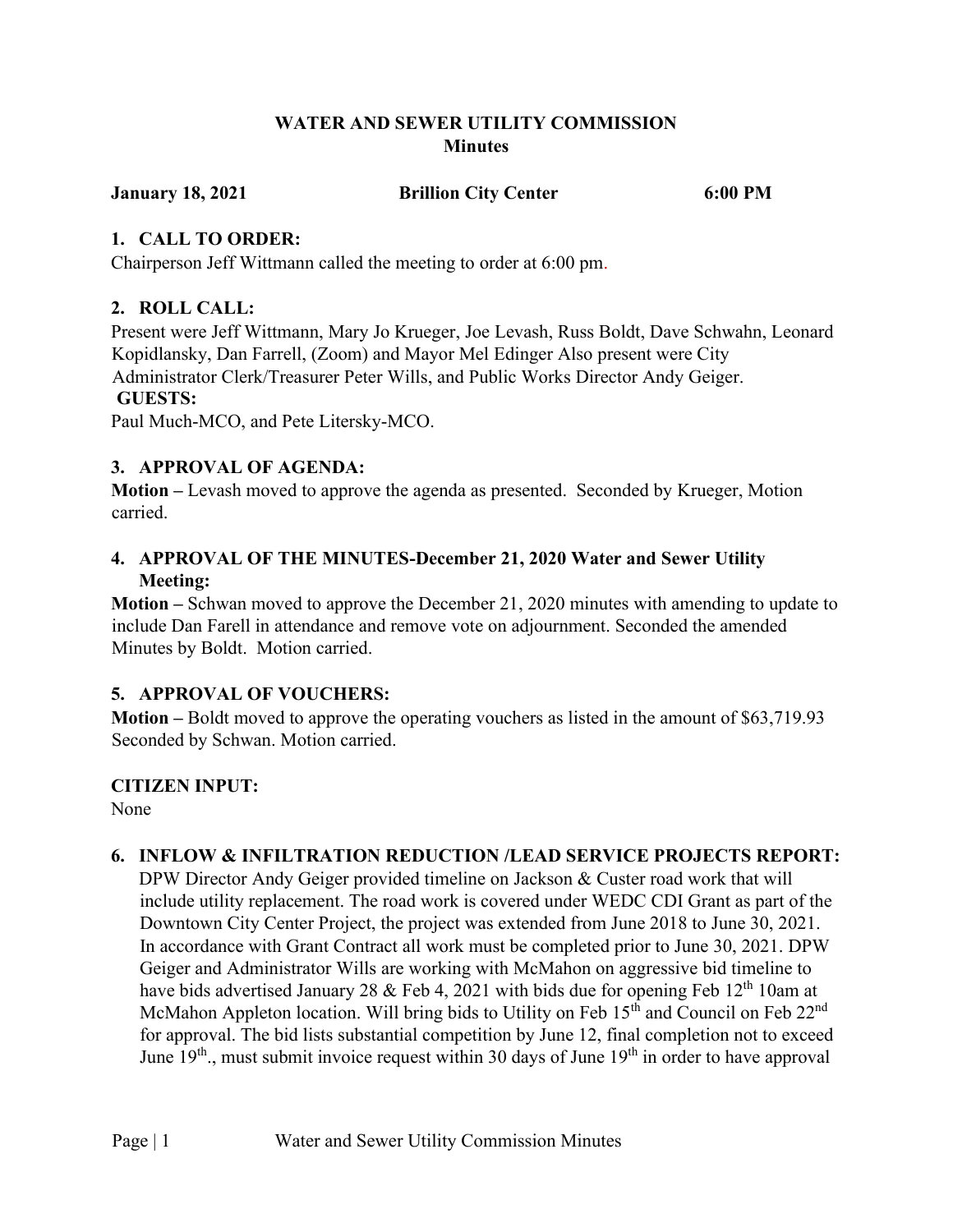for grant reporting ending in September. The short timeline likely will impact costs, must follow in order to utilize the CDI Grant funds.

# **7. MCO REPORT: Pete Litersky**

- **A.** Water Dept Monthly report.
	- 1. Well Usage Dec 2020 Report Reviewed
		- i. Ion Exchange Softening Salt use included
	- 2. Waste Water Plants/Treatment
		- i. Waste Water Plant-Reed Beds Cut/Burnt
		- ii. December 2020 Report reviewed
	- 3. Distribution
		- i. Service Leak Main St 327 N. Main St, service line was televised, found main was connected to abandoned line from a house that has been removed, service line was not updated due that was not an active line. ii. Water Main Break at 206 Wisconsin New Year's Eve.
	- 4. Collection
		- i. None at this time
	- 5. Meters
		- i. DPW Andy Geiger discussed Meter Reading issue working MCO Pete& Nate ( Billing) on 5 meter's that did not read properly at last reading. Pete is working with Nate from MCO that is handling billing. Two meters replaced that ere faculty, were under warranty, Two appear to be tampered by water users, investigating and repairing.

# **B. Well #5**

- a. Reviewed CTW January 9, 2021 Report on Well **#**5.
	- i. Heavy vibration 12/3/2020, recommended not operating pump
	- ii. Pulled, disassembled pump, found bearings, shafts extremely worn, stuffing box fell out, needed to replace bearings, steel pump shaft, stuffing box, brass bearings , line shaft and shaft bearings with rubber, due to sand in all components.
	- iii. Setup temporary pump on 12/22/2020 pumped 6 feet of sand and stone were bailed from the well.
	- iv. Permanent pump setup 12/29/2020 was chlorinated and flushed
	- v. Well was flushed on 12/30/2020 tested for coliform bacteria
	- vi. Well Tested for vibration on 1/4/2021 came in at. North 05mil/sec and West at .15/mil/sec below mfg recommendation limit of vibration at .25mil/sec.
	- vii. Well tested at 1/4/2021 for sand at 1 minute, no sand. , minute 5 less than .1ml/l at minute 10, less than .1ml/l-AWA recommendas less than 5mg/l for water wells.
- b. CTW Invoice for Well#5 Repairs came back at \$16,552.00, this was authorized at last meeting, payment will come from Well inspection funds.
- **C.** Filter Valve Repairs at Sewage Treatment Plant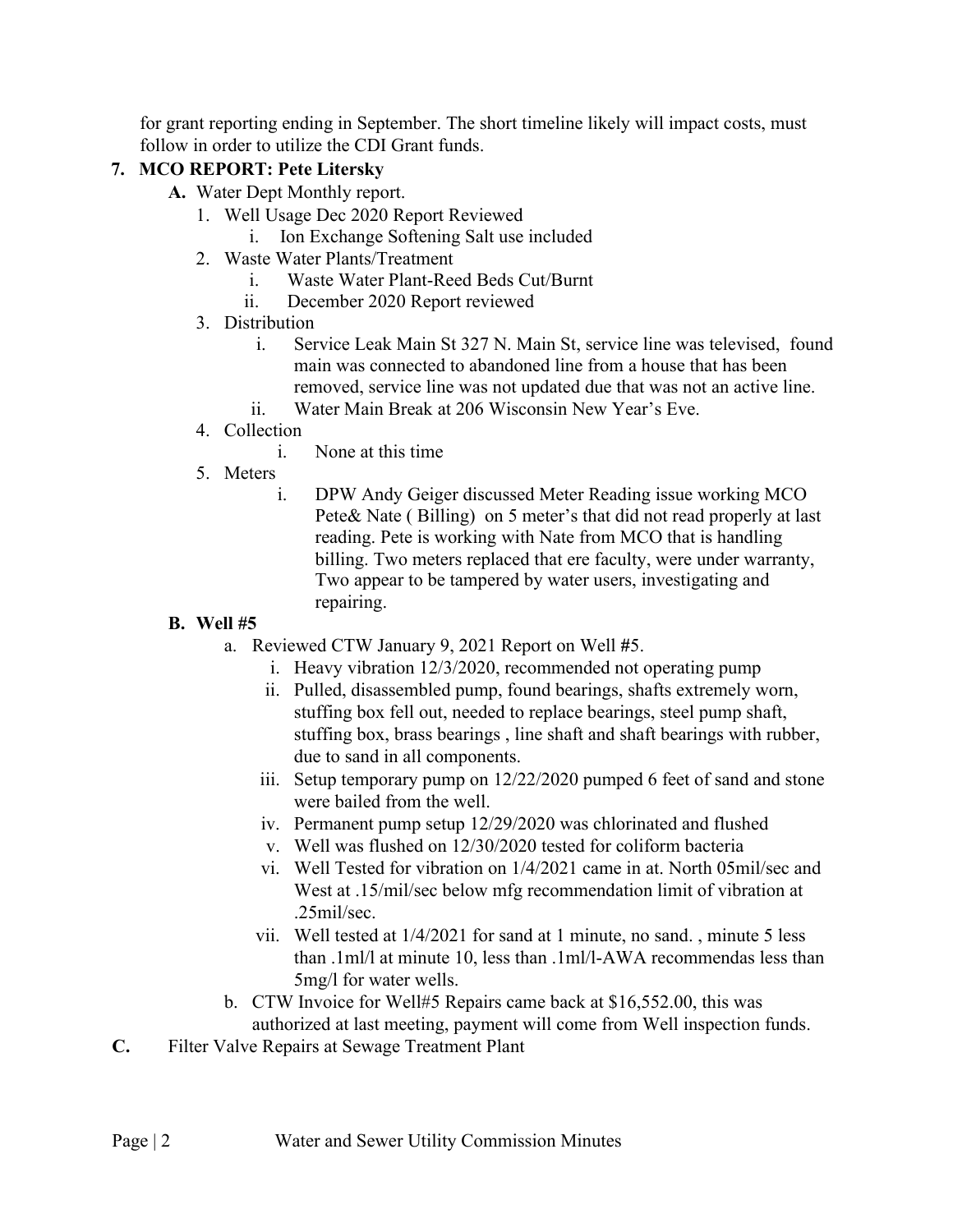- a. Pete Litersky-MCO reported that sewage treatment plant filters failed and were bypassing the processing area.
- b. Pete received two estimates for replacement of filters:
	- i. JF Ahern \$6,194.00
	- ii. Sable \$8, 288.00

Mary Jo Krueger made motion to approve going with JF Ahern to replace the filters, from the Waste Water User/Replacement Fund. Joe Levash seconded the motion. All in Favor, Motion carried.

#### **8. Engineers Report**

#### **A. Engineers Report on Facility upgrade Plan:**

Tony Kapel reported that he is working with Andy & Pete on a facility upgrade plan, he expects to have a plan to bring back to Utility by June in order to plan for next budget.

## **9. 2021 Utility Budget**: Discussion

- a. Question from Mary Jo Krueger & Joe Levash had submitted question regarding concern of the Salary breakdown for City Administrator, Clerk/Treasurer, DPW salaries and benefits coming out Utility Budget. Question was whether Utility is a true reflection of 40% of their time is spent on utility. Administrator Wills discussed that this budget and the corresponding salary assignment is set in the City 2021 General Fund passed November 9, 2020.
	- i. At this point in the city budget cycle would not be able to change.
	- ii. Recommend the Utility Budget Cycle should start in June/ July in order to reach approval by August to set City Budget. Tony mentioned the MCO budget is not set until much later, due to getting health insurance costs, which triggers the late review of the budget. I recommend work on estimated budget within parameters in order to have a timely review of Utility Budget, in advance of setting the City Budget and Passing the MCO annual agreement prior to General Budget, to ensure accurate number in the General budget.
	- iii. Administrator Wills will work CLA Auditor on recommendations for breakdown of wage costs.
- b. Question from Joe Levash regarding which budget line reflects the MCO billing costs. DPW Director Andy Geiger responded he will review with Administrator, Clerk and follow-up to Committee.
- c. Question arose regarding McMahnon \$55,000 annual Contract does not appear to have been built into the 2021 budget. Find out where that contract costs is to be paid from. DPW Director was looking into, had not found answer.
- d. Question arose regarding the GIS annual cost of \$1,000. DPW Director Geiger discussed that he and Utility use for siting water lines, printing off. They have looked at upgrade GIS handheld locater for meter, when looking for main, laterals and when doing new construction better placement. Currently able to use McMahon when they are involved in project. Will be adding Country Visions,